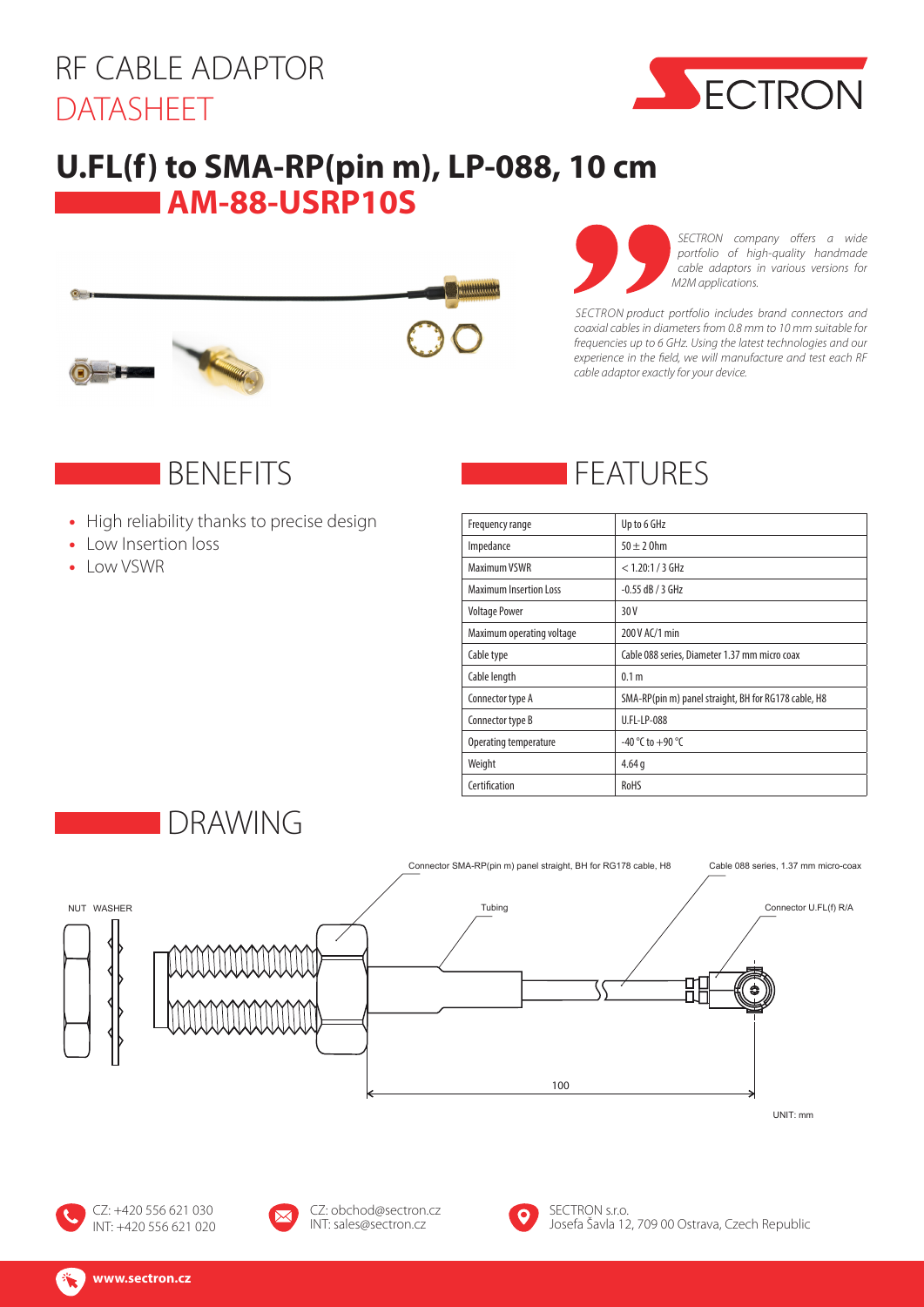### CONNECTORS PARAMETERS

Connector U.FL-LP-088



UNIT: mm

Connector SMA-RP(pin m) panel straight, BH for RG178 cable, H8



UNIT: mm

| U.FL connector material      |                                  |  |
|------------------------------|----------------------------------|--|
| Shell                        | PH Bronze, Silver plated         |  |
| <b>Female Center Contact</b> | PH Bronze, Gold plated           |  |
| Insulator                    | Polybutylene terephthalate (PBT) |  |
| <b>Mating Cycles</b>         | 30 cycles                        |  |

| <b>SMA</b> connector material |                    |
|-------------------------------|--------------------|
| Body                          | Brass, Gold plated |
| Contact                       | Brass, Gold plated |
| Insulator                     | Teflon             |
| Ferrule                       | Brass, Gold plated |
| Lock Washer                   | Brass, Gold plated |
| Nut                           | Brass, Gold plated |
| <b>Mating Cycles</b>          | 500 cycles         |